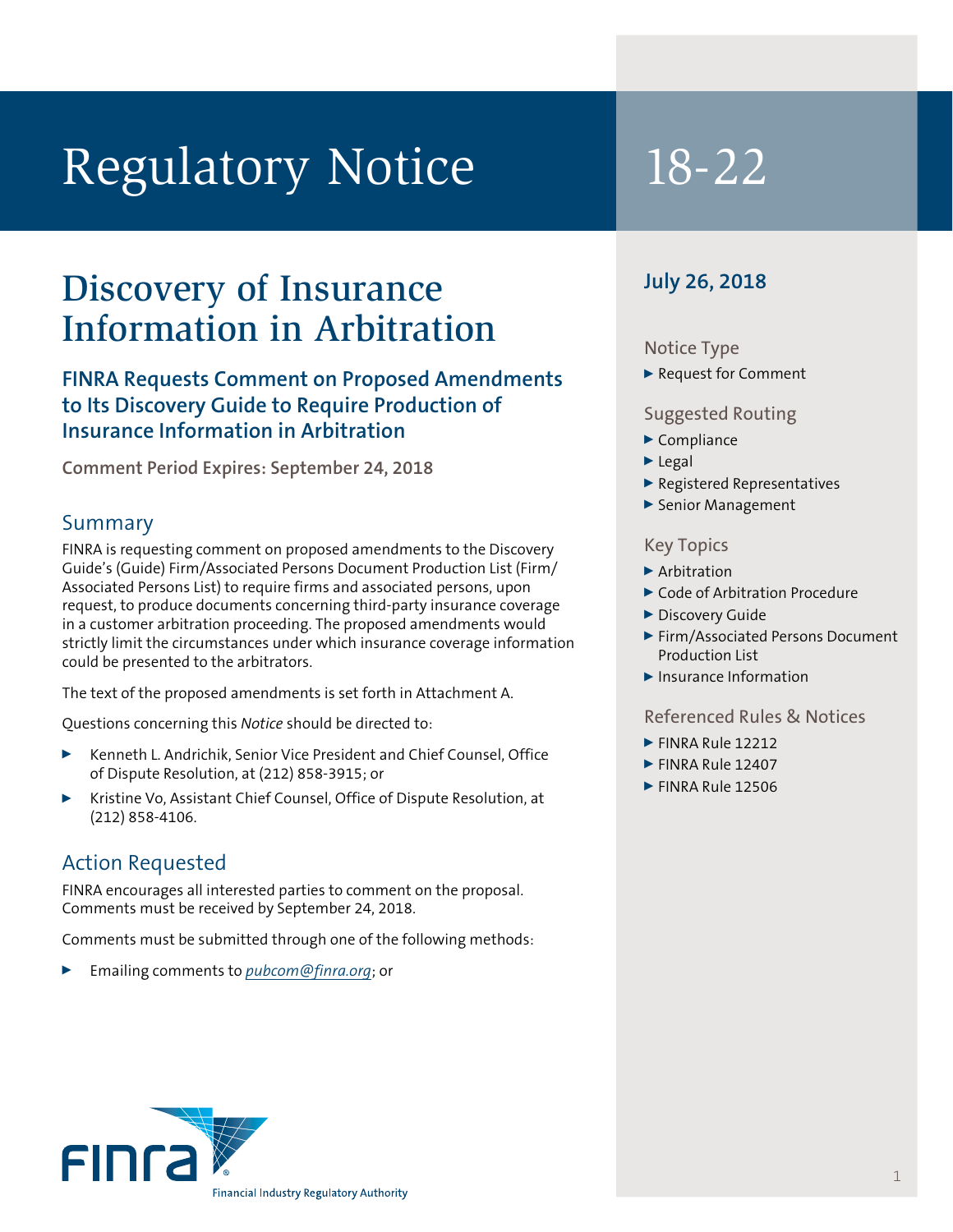Mailing comments in hard copy to: Jennifer Piorko Mitchell Office of the Corporate Secretary FINRA 1735 K Street, NW Washington, DC 20006-1506

To help FINRA process comments more efficiently, persons should use only one method to comment on the proposal.

**Important Notes:** All comments received in response to this *Notice* will be made available to the public on the FINRA website. In general, FINRA will post comments as they are received. $1$ 

The proposed rule change must be filed with the Securities and Exchange Commission (SEC) pursuant to Section 19(b) of the Securities Exchange Act of 1934 (SEA).<sup>2</sup>

#### Background & Discussion

The Guide supplements the discovery rules contained in the FINRA Code of Arbitration Procedure for Customer Disputes (Customer Code).<sup>3</sup> It includes an introduction that describes the discovery process generally, and explains how arbitrators should apply the Guide in arbitration proceedings. The introduction is followed by two Document Production Lists, one for firms and associated persons and one for customers, which enumerate the documents that are presumptively discoverable in customer cases. As presumptively discoverable, parties do not have to expressly request the documents. FINRA expects the parties to exchange the documents without arbitrator or staff intervention. The Guide only applies to customer arbitration proceedings, not to intra-industry cases.

FINRA's Dispute Resolution Task Force (Task Force)<sup>4</sup> reviewed the Guide and concluded that insurance information would be beneficial to customers in arbitration proceedings. Therefore, the Task Force recommended that FINRA amend the Firm/Associated Persons List to provide for the production of insurance policies that may be applicable to a claimant's claims. Most state statutes require the production of insurance information, and insurance information is also discoverable under Federal discovery procedures.<sup>5</sup> Although insurance information is presumptively discoverable in court, it is not usually introduced as evidence.

Practitioners who represent customers at the forum have told FINRA staff that insurance information is important during settlement discussions, especially with firms for which the ability to pay a potential award may be uncertain. These customer representatives believe that having knowledge of possible insurance, if any, would make them better able to advise their clients and determine a litigation strategy. Practitioners who represent the industry have raised concerns about insurance information being presumptively discoverable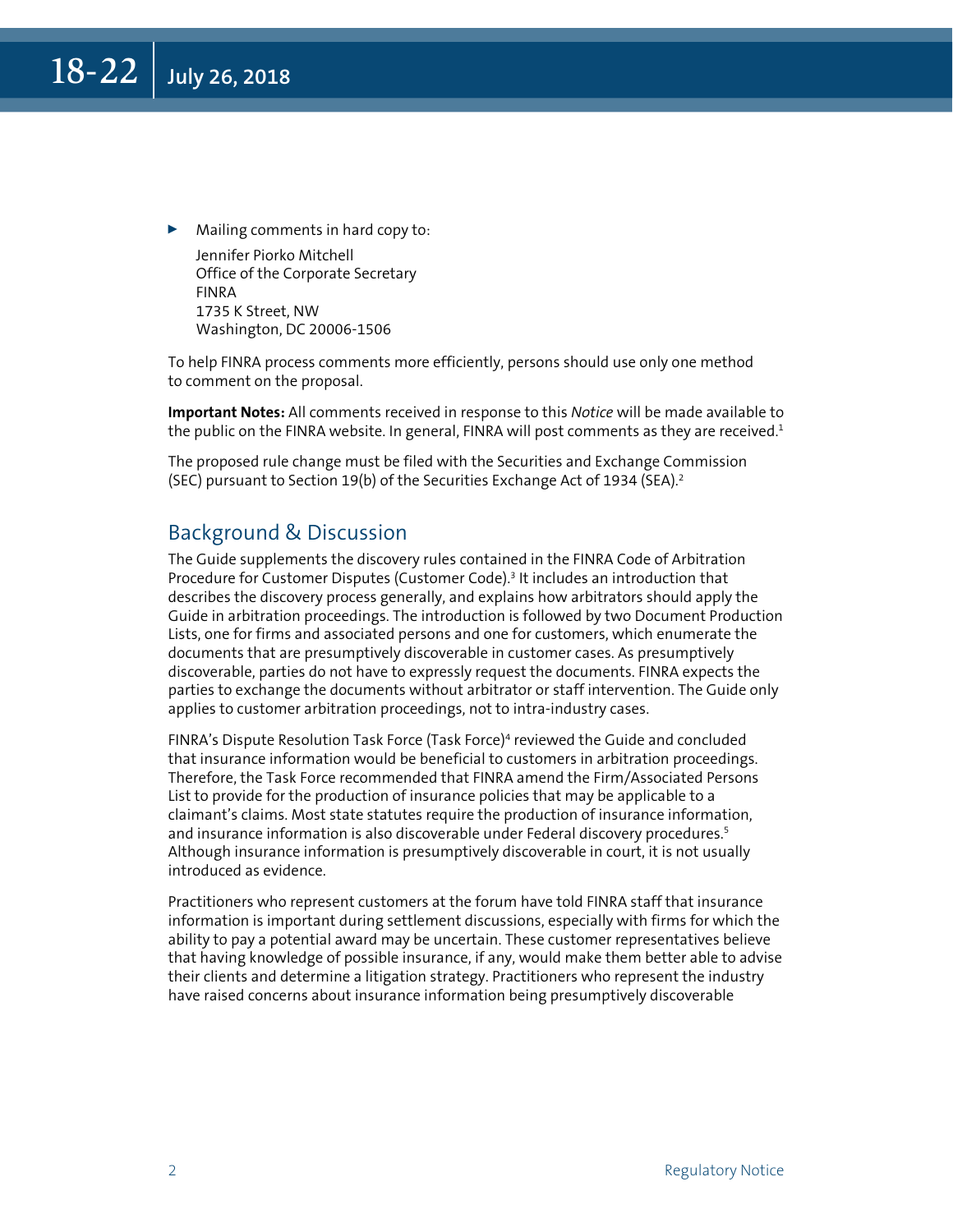because of the potential for an opposing party to leak the information to the arbitrators, which would be prejudicial to a firm or associated person. They caution that disclosing the existence of a policy could be misleading because insurance policies often contain exclusions and limits that might preclude payment to a customer. They also believe that FINRA should not require firms to produce insurance information automatically in every case because it may not be relevant if the ability to pay a potential award is not an issue in the case.

Since insurance information is not included on the Firm/Associated Persons List, and the Guide does not otherwise address the issue of insurance, customer representatives currently request insurance information separately under the Customer Code.<sup>6</sup> Firms and associated persons often object to these requests, thereby requiring customer representatives to seek an arbitrator's ruling on a proposed order for production. Because the Guide does not currently provide guidance for arbitrators on the issue of insurance information, the lack of guidance can lead to inconsistent arbitrator rulings relating to production.

#### **Proposed Amendments**

FINRA is proposing to amend the Firm/Associated Persons List to add a new List Item (Item) requiring the production of information relating to insurance policies obtained through third-party carriers. The Item would not require production of documents relating to self-insurance. FINRA generally expects parties to produce documents responsive to the Items on their respective Document Production List without parties requesting them, and without staff or arbitrator intervention. However, FINRA believes it is important to address the industry concern that firms with sufficient capital to pay arbitration awards should not be required to produce insurance information automatically in every arbitration case. For this reason, FINRA is proposing to require a party seeking the production of insurance information to expressly request that an opposing party produce insurance information. FINRA believes that few claimants will request insurance information from well-capitalized firms.

Specifically, the Item would require firms and associated persons, upon request, to produce documents sufficient to provide details concerning the coverage and limits of any insurance policy regarding a named party under which any third-party insurance carrier might be liable to satisfy in whole or in part an award issued by an arbitrator in the subject arbitration proceeding or to indemnify or reimburse a party for payments made to satisfy an award. The Item would state that it may be prejudicial for arbitrators to be given information related to the coverage or lack of coverage by liability insurance. FINRA will train arbitrators to address potential prejudice by providing training materials on ODR's webpage and publications including *The Neutral Corner*. Any party wishing to submit evidence at a hearing relating to insurance must demonstrate to the arbitration panel that: (1) there are extraordinary circumstances warranting admission of the insurance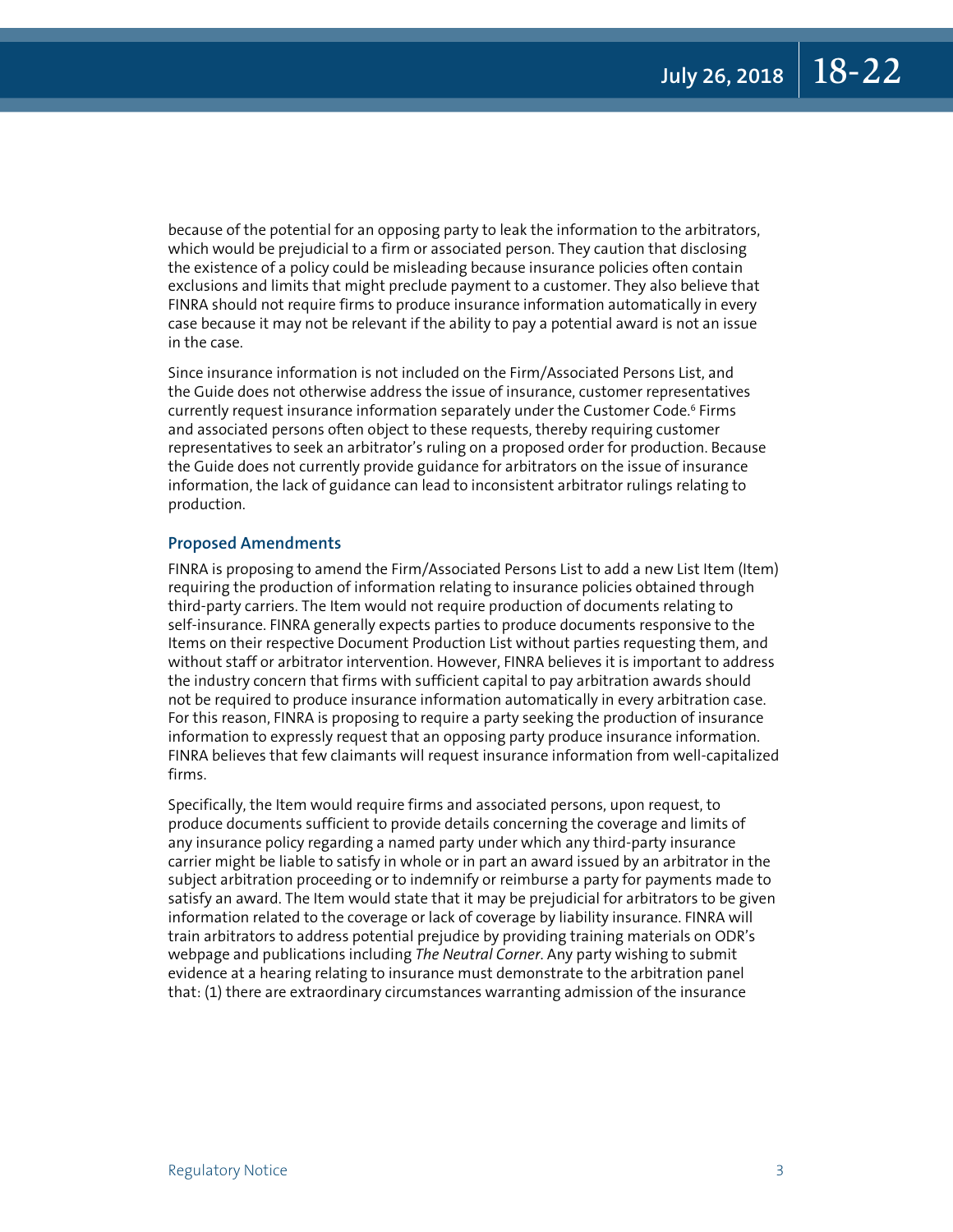information; or (2) the existence of an insurance policy is directly related to the dispute outlined in the statement of claim. The party must seek express authorization from the arbitration panel to submit the evidence.

Even though FINRA would require production only upon request, the presence of the Item in the Document Production List would alert arbitrators that insurance information is a typical type of information that parties use to prepare in an arbitration proceeding. Adding the Item might result in fewer customer motions to compel production of insurance information and more consistent arbitrator rulings on the subject of insurance. However, since arbitrators only make rulings when firms or associated persons dispute discoverability, there also may be fewer instances in which arbitrators are exposed in any way to issues related to insurance.

#### **Economic Impact Assessment**

#### **A. Regulatory Need**

Insurance information describing the policies of firms and associated persons can benefit customers to determine a litigation strategy in arbitration cases. Insurance policies, however, are not presumptively discoverable. The proposed amendments would provide customers the ability to request insurance information in all arbitration cases under the Customer Code.

#### **B. Economic Baseline**

The economic baseline for the proposal is the current discovery rules and supplemental Guide contained in the Customer Code. The current discovery rules and Guide enumerate the documents that are presumptively discoverable in customer cases. The proposal would affect the parties to customer cases including customers, firms and associated persons. The proposal would also affect insurance companies and FINRA arbitrators.

Currently, customers may make a request under the Customer Code for a firm or an associated person to produce insurance information. If a firm or an associated person does not produce the information, then customers can seek an arbitrator's order for production. The lack of guidance from the Firm/Associated Persons List and the Guide, however, can lead to inconsistent arbitrator rulings regarding whether insurance documents must be produced.

Information is not available for FINRA to measure the extent to which firms and associated persons currently produce insurance information, either from responses to a customer's request or by an arbitrator's order for production, nor the outcomes when insurance information is produced.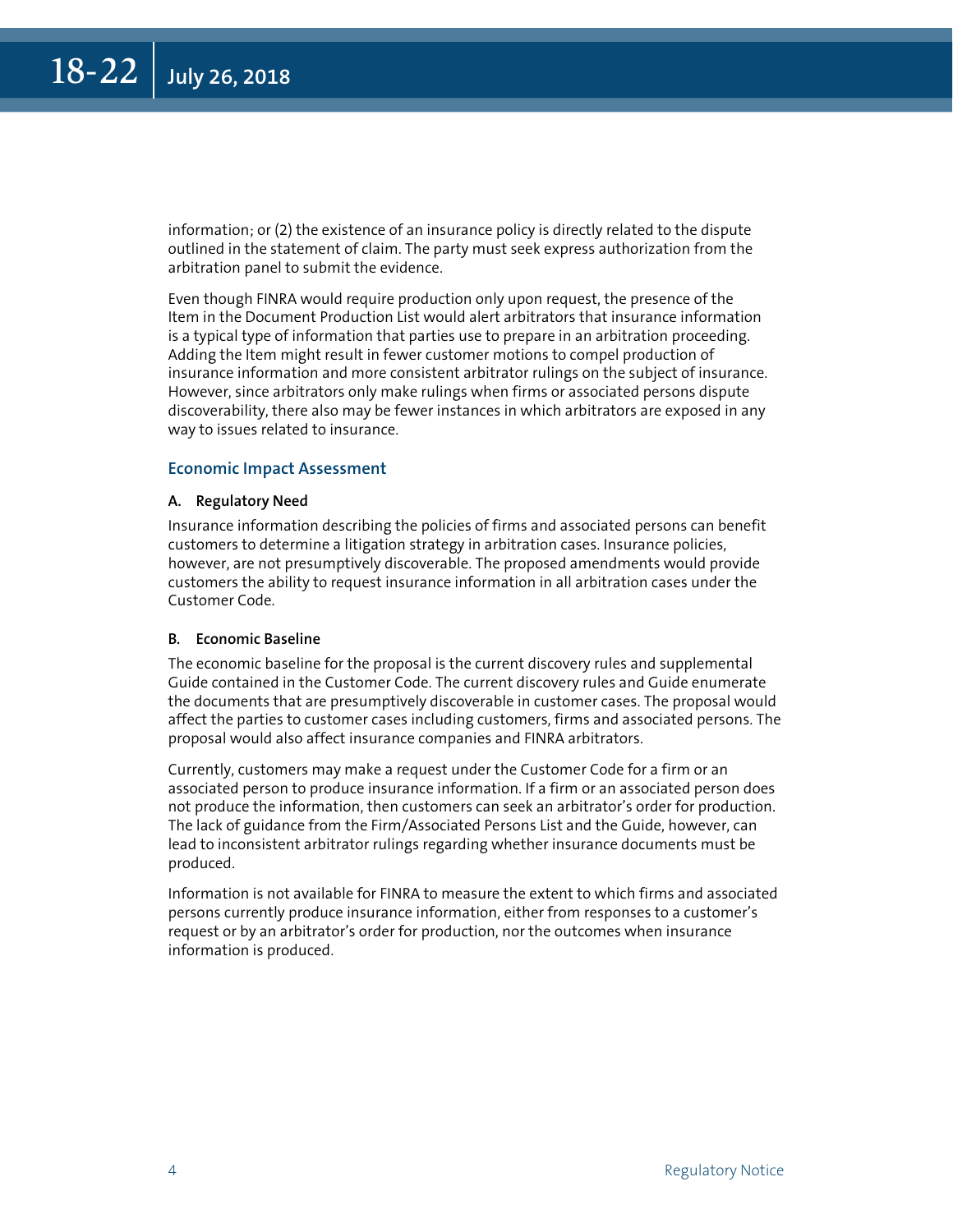#### **C. Economic Impact**

Under the proposed amendments, the insurance information of a firm or an associated person would be presumptively discoverable, if requested, in all customer cases. The proposed amendments would therefore increase the number of cases in which a firm or an associated person produces the information.

The benefits of the proposed amendments accrue primarily to claimants in arbitration cases. Insurance information can provide valuable information to a claimant when determining a litigation strategy. By receiving details of the existence and scope of any third-party insurance coverage, a customer can decide whether to amend the statement of claim to fit within the coverage. Insurance information can be particularly important during settlement discussions when the ability of a firm or an associated person to pay an award is otherwise less certain. For example, when the insurance coverage of a firm or an associated person is not known and their ability to pay an award is less certain, then a customer may have difficulty determining whether to settle a claim and for what amount. In this instance, a customer may be more likely to settle a claim for a lesser amount to ensure some monetary compensation for damages. The discovery of insurance information, therefore, could increase the ability of customers to determine a litigation strategy to maximize the monetary compensation they could expect to receive.

The proposed amendments would also increase the consistency and efficiency of the arbitration forum. Insurance information would be presumptively discoverable in all customer cases upon request. Customers would seek an arbitrator's order for production in fewer cases and, therefore, reduce the forum fees associated with the requests.<sup>7</sup>

Under the proposed amendments, firms and associated persons could incur additional costs associated with arbitration. Firms and associated persons that would otherwise not have provided the information would now have exposure to the risk that the opposing party could leak the information and prejudice the arbitrators. The proposed amendments, however, would restrict the ability of parties to submit evidence relating to insurance, thereby reducing the possibility that arbitrators could be prejudiced.

The proposed amendments could also increase the use of policies by firms and associated persons when customers receive monetary compensation for damages. An increase in payout by insurance companies could result in an increase in premiums, reducing the incentive for firms and associated persons to purchase coverage. Although customers could also increase their claim amount in response to knowledge of insurance coverage, FINRA staff believes that arbitrators would continue to determine monetary awards based on actual damages.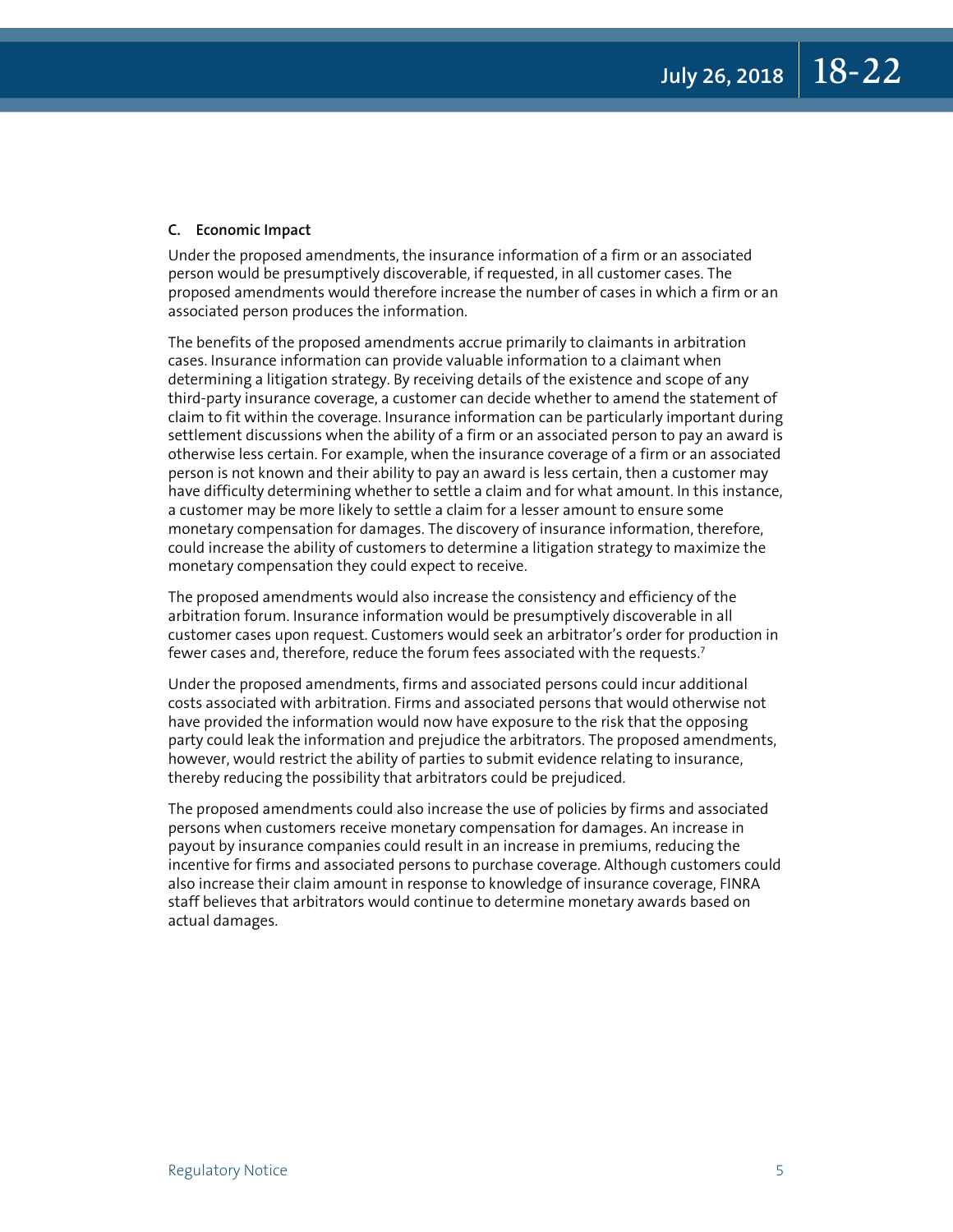Customers would request insurance information if they believe the information is important to their litigation strategy. For example, customers could be more likely to request insurance information from less capitalized or smaller firms. Customers filed 4,811 claims in arbitration against firms and associated persons in 2016 and 2017. FINRA staff is able to identify 377 cases (8 percent) where the claim amount was greater than the excess net capital of a firm named as a respondent. The majority (3,958 or 73 percent) of the firms named as a respondent were either large or mid-sized, whereas the remaining firms (1,459 or 27 percent) were small.<sup>8</sup>

Customers could also be more likely to request insurance information from firms or associated persons with multiple arbitration claims. Although FINRA does not publish information on open cases, customers could become aware of other arbitration cases involving a firm or associated person by searching for concluded cases on FINRA's Awards Online database or by searching for the firm or associated person in BrokerCheck.9 For example, among the 4,811 cases customers filed in 2016 and 2017, 3,804 (79 percent) of the cases had as a respondent a firm or an associated person who was also a respondent to a case that closed within the previous three months and that resulted in either (1) a settlement or (2) a monetary award in which the firm or associated person was partially or fully liable.<sup>10</sup>

#### **D. Alternatives Considered**

An alternative to the proposed amendments is the automatic production of insurance information by a firm or an associated person. However, evidence of insurance is less valuable to claimants when the respondent firm is self-insured and highly capitalized. FINRA believes that relative to the proposed amendments, this additional benefit to customers would not be commensurate to the additional costs to firms to produce the information in all cases.

#### Request for Comment

FINRA is interested in receiving comments on all aspects of the proposed amendments. In particular, FINRA requests comment on the following:

- **1.** The proposed amendments provide for the production of documents sufficient to provide details concerning coverage and limits of any insurance policy under which any third-party insurance carrier might be liable to satisfy in whole or in part an award. What type of documents should a party produce in order to comply with this requirement? What information contained in the documents, if any, should a party be allowed to redact before production to the other parties in the arbitration proceeding?
- **2.** The proposed amendments provide that a party must seek express authorization from the arbitration panel to submit evidence to the panel relating to insurance information. Under FINRA Rule 12212 (Sanctions), the arbitrators would be permitted to sanction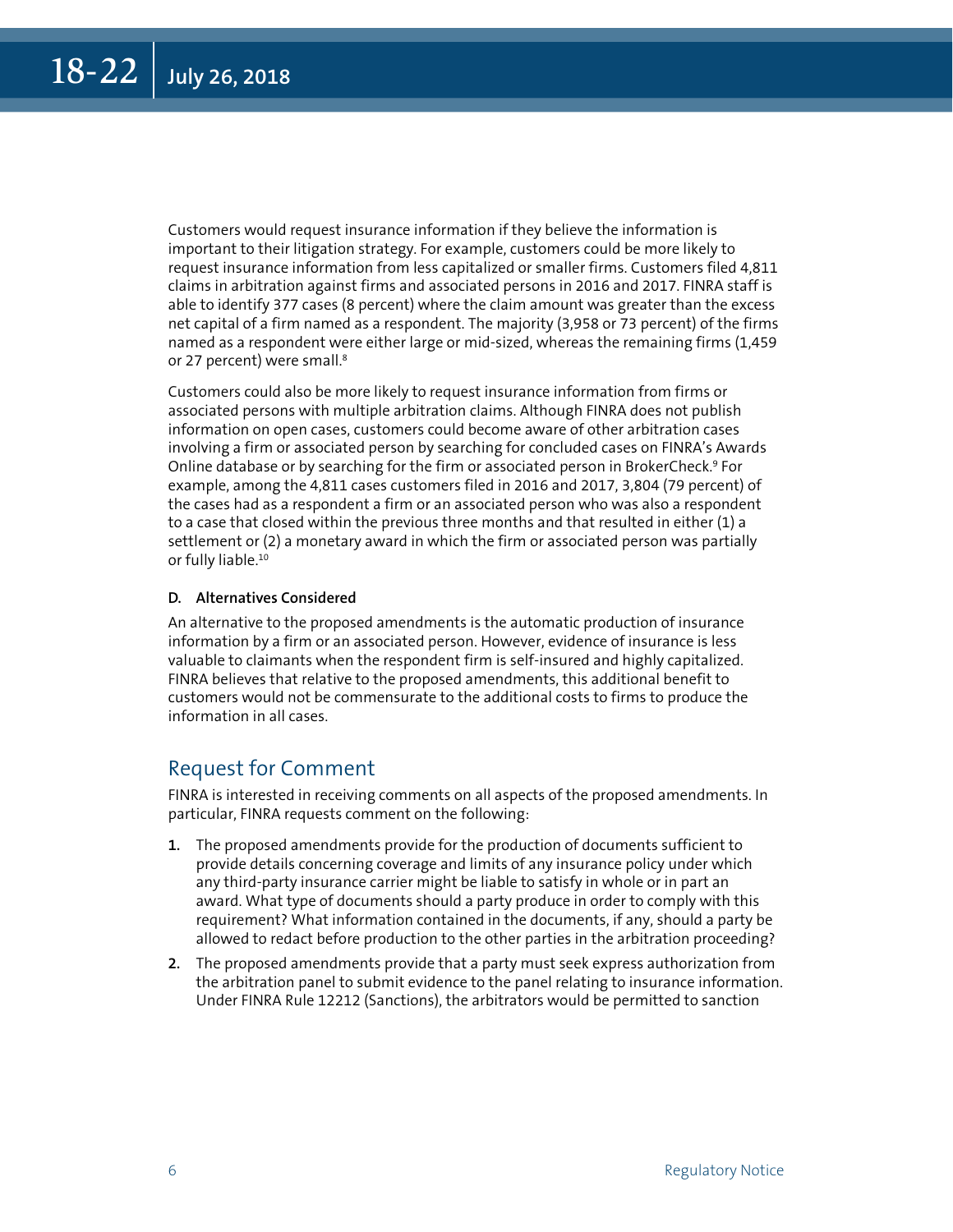a party for providing evidence of insurance information to the panel without seeking express authorization to do so. Should FINRA take any additional steps relating to sanctions if a party provides insurance information to the arbitration panel without express authorization? What steps should FINRA consider taking?

- **3.** What other rule requirements, if any, should FINRA consider to address a party's submission of insurance information to the arbitration panel without express authorization?
- **4.** Are there any material economic impacts, including costs and benefits, to customers, firms or associated persons that are associated specifically with the proposed amendments? If so: a) What are these economic impacts and what are their primary sources? b) To what extent would these economic impacts differ by business attributes, such as size of the firm or differences in business models? c) What would be the magnitude of these impacts, including costs and benefits?
- **5.** Are there any expected economic impacts associated with the proposed amendments not discussed in this *Notice*? What are they and what are the estimates of those impacts?

#### **Endnotes**

- 1. Persons submitting comments are cautioned that FINRA does not redact or edit personal identifying information, such as names or email addresses, from comment submissions. Persons should submit only information that they wish to make publicly available. *See Notice to Members 03-73* (November 2003) (Online Availability of Comments) for more information.
- 2. *See* SEA Section 19 and rules thereunder. After a proposed rule change is filed with the SEC, the proposed rule change generally is published for public comment in the *Federal Register*. Certain limited types of proposed rule changes take effect upon filing with the SEC. *See* SEA Section 19(b)(3) and SEA Rule 19b-4.
- 3. *See* FINRA Rule 12506 (Document Production Lists). The Discovery Guide is available at [www.finra.org/sites/default/files/ArbMed/](file:///Users/massem/Desktop/www.finra.org/sites/default/files/ArbMed/p394527.pdf) [p394527.pdf](file:///Users/massem/Desktop/www.finra.org/sites/default/files/ArbMed/p394527.pdf).
- 4. The Task Force, which was composed of individuals representing a broad range of interests in securities dispute resolution, issued a report in December 2015, and action has been taken on most of its recommendations. More information about the Task Force, its recommendations and related status updates can be found at [www.finra.org/arbitration-and](file:///Users/massem/Desktop/www.finra.org/arbitration-and-mediation/finra-dispute-resolution-task-force)[mediation/finra-dispute-resolution-task-force](file:///Users/massem/Desktop/www.finra.org/arbitration-and-mediation/finra-dispute-resolution-task-force).
- 5. *See* Federal Rules of Civil Procedures, Rule 26 Duty to Disclose; General Provisions Governing Discovery.
- See FINRA Rule 12507 (Other Discovery Requests), which provides that parties may request additional documents or information from any party by serving a written request directly on the party.

©2018. FINRA. All rights reserved. Regulatory Notices attempt to present information to readers in a format that is easily understandable. However, please be aware that, in case of any misunderstanding, the rule language prevails.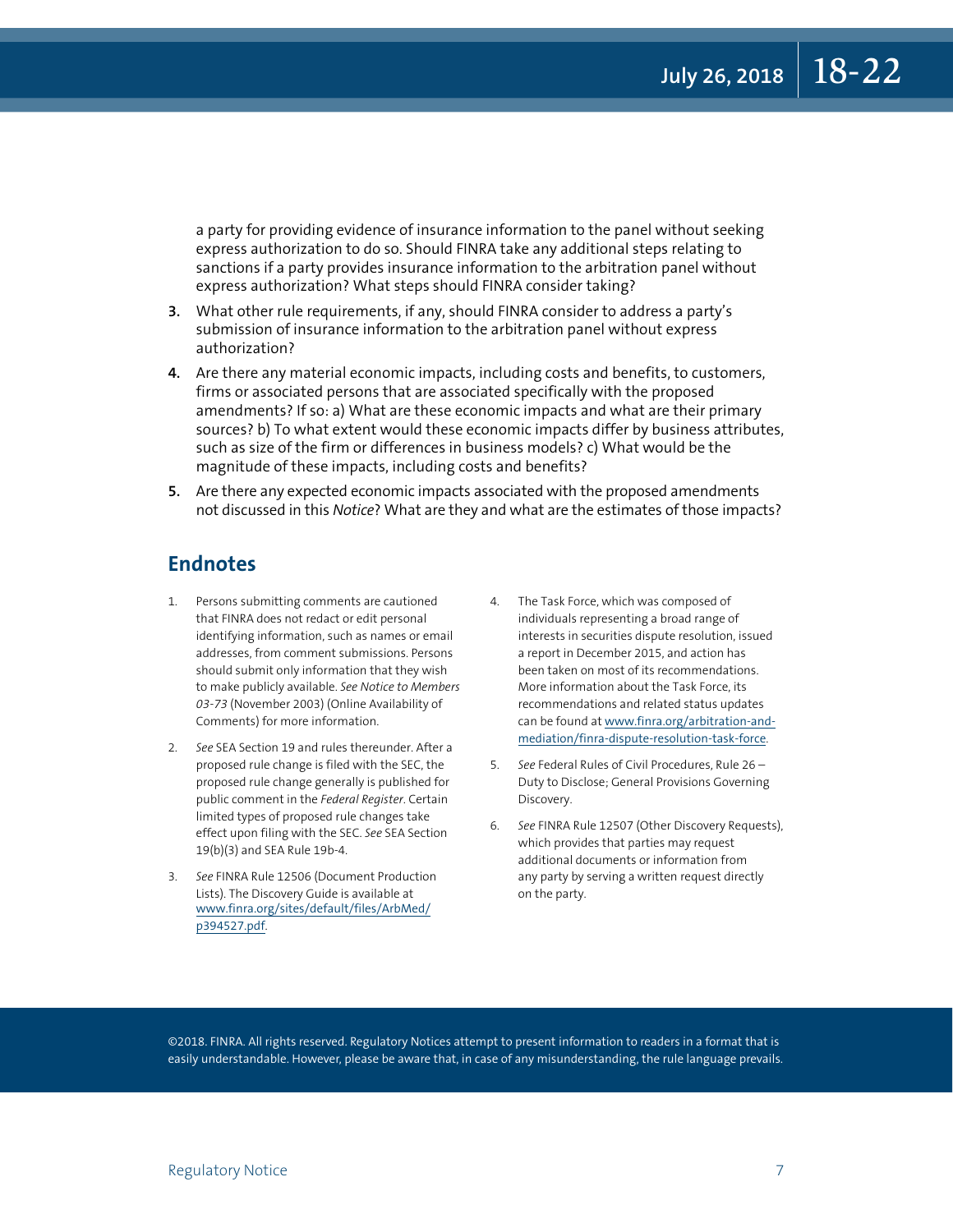- 7. Parties would incur fewer forum fees relating to these requests for production. The panel determines which party or parties pay the forum fees associated with its rulings. Arbitrators would also receive less honorarium to decide these requests.
- 8. The definition of firm size is based on Article 1 of the FINRA By-Laws. A firm is defined as "small" if it has at least one and no more than 150 registered persons, "mid-size" if it has at least 151 and no more than 499 registered persons, and "large" if it has 500 or more registered persons. In 289 of the 377 cases (77 percent) at least one of the firms with excess net capital less than the initial claim amount was small.
- 9. A customer's counsel might also become aware of similar cases through their own caseload involving a firm or associated person, or through contact with other claimants' counsel.
- 10. In 3,210 of the 3,804 cases (84 percent), FINRA staff is able to identify at least one of the firms as large or mid-size, and in 903 of the 3,804 cases (24 percent) FINRA staff is able to identify at least one of the firms as small. In a small number of cases (14) the total liability of the firm from the previous monetary awards was greater than its excess net capital.